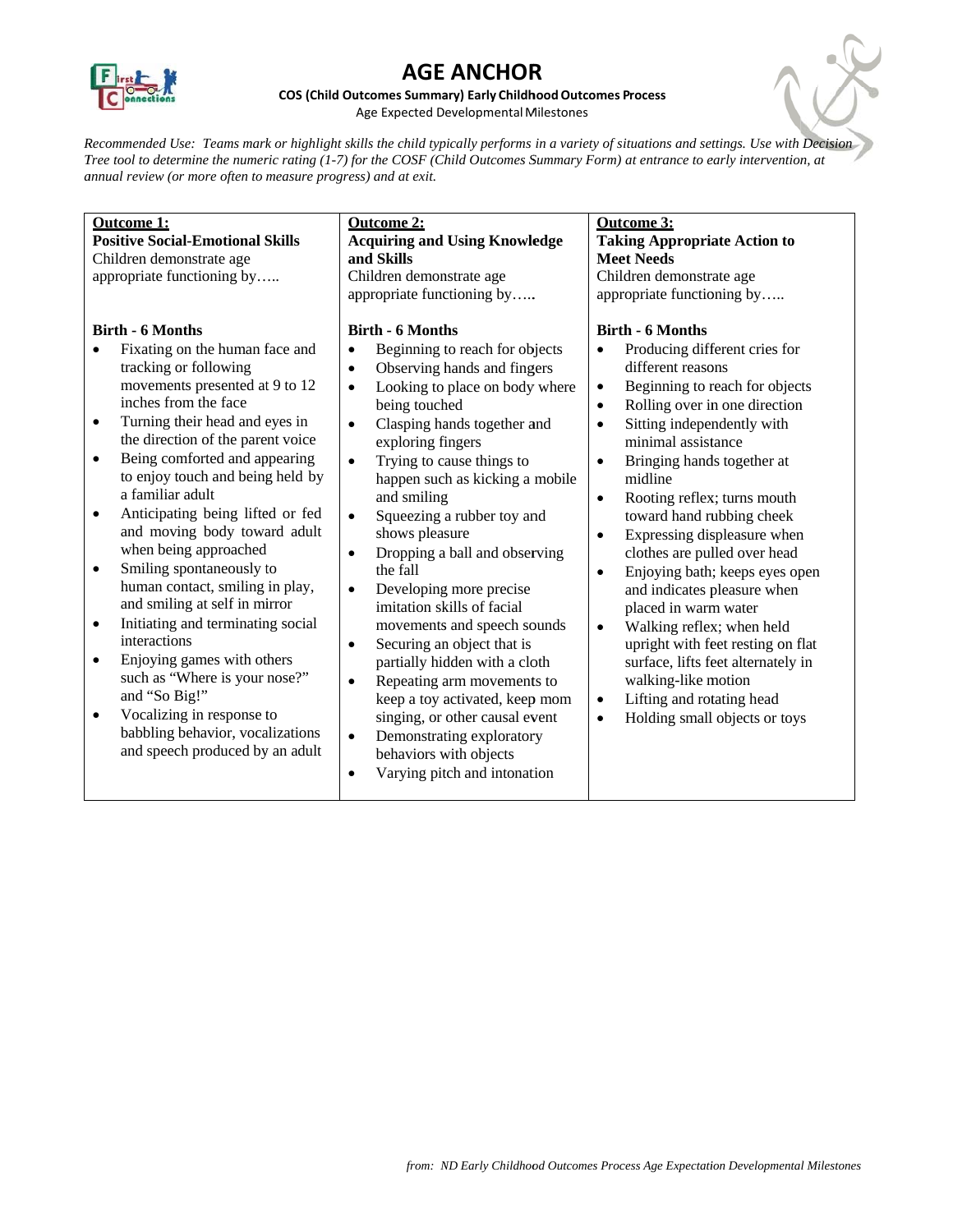

COS (Child Outcomes Summary) Early Childhood Outcomes Process Age Expected Developmental Milestones



| Outcome 1:<br><b>Positive Social-Emotional Skills</b><br>Children demonstrate age<br>appropriate functioning by                                                                                                                                                                                                                                                                                                                                                                                                                                                                                                                                                                                                                                                                                                                                                                                                                                                                                                                                                                                                                                                                                                                                                                                                                                                                                                    | <b>Outcome 2:</b><br><b>Acquiring and Using Knowledge</b><br>and Skills<br>Children demonstrate age<br>appropriate functioning by                                                                                                                                                                                                                                                                                                                                                                                                                                                                                                                                                                                                                                                                                                                                                                                                                                                                                                                                                                                                                                                                                                                                                                                                                                                                                                                                                                                                                                                                                                   | <b>Outcome 3:</b><br><b>Taking Appropriate Action to</b><br><b>Meet Needs</b><br>Children demonstrate age<br>appropriate functioning by                                                                                                                                                                                                                                                                                                                                                                                                                                                                                                                                                                                                                                                                                                                                                                                                                                                                                                                  |
|--------------------------------------------------------------------------------------------------------------------------------------------------------------------------------------------------------------------------------------------------------------------------------------------------------------------------------------------------------------------------------------------------------------------------------------------------------------------------------------------------------------------------------------------------------------------------------------------------------------------------------------------------------------------------------------------------------------------------------------------------------------------------------------------------------------------------------------------------------------------------------------------------------------------------------------------------------------------------------------------------------------------------------------------------------------------------------------------------------------------------------------------------------------------------------------------------------------------------------------------------------------------------------------------------------------------------------------------------------------------------------------------------------------------|-------------------------------------------------------------------------------------------------------------------------------------------------------------------------------------------------------------------------------------------------------------------------------------------------------------------------------------------------------------------------------------------------------------------------------------------------------------------------------------------------------------------------------------------------------------------------------------------------------------------------------------------------------------------------------------------------------------------------------------------------------------------------------------------------------------------------------------------------------------------------------------------------------------------------------------------------------------------------------------------------------------------------------------------------------------------------------------------------------------------------------------------------------------------------------------------------------------------------------------------------------------------------------------------------------------------------------------------------------------------------------------------------------------------------------------------------------------------------------------------------------------------------------------------------------------------------------------------------------------------------------------|----------------------------------------------------------------------------------------------------------------------------------------------------------------------------------------------------------------------------------------------------------------------------------------------------------------------------------------------------------------------------------------------------------------------------------------------------------------------------------------------------------------------------------------------------------------------------------------------------------------------------------------------------------------------------------------------------------------------------------------------------------------------------------------------------------------------------------------------------------------------------------------------------------------------------------------------------------------------------------------------------------------------------------------------------------|
| 7 - 12 Months<br>Imitating familiar words in turn-<br>$\bullet$<br>taking<br>Smiling and laughing during<br>$\bullet$<br>turn-taking<br>Participating in simple games<br>$\bullet$<br>(pat-a-cake, peek-a-boo)<br>Demonstrating anticipation of<br>$\bullet$<br>play activities<br>Showing sensitivity to the mood<br>$\bullet$<br>of others<br>Performing for social attention<br>$\bullet$<br>Participating in speech routine<br>$\bullet$<br>games<br>Exhibiting anxious behavior<br>$\bullet$<br>around unfamiliar adults<br>Using gestures and vocalizing to<br>$\bullet$<br>protest<br>Shouting or vocalizing to gain<br>$\bullet$<br>attention<br>Responding to a request of<br>$\bullet$<br>"come here"<br>Stopping when name is called<br>$\bullet$<br>Maintaining attention to speaker<br>$\bullet$<br>Responding with gesture to<br>$\bullet$<br>"come up" or "want up"<br>Waving in response to "bye-<br>$\bullet$<br>bye"<br>Saying "mama" or "dada"<br>$\bullet$<br>meaningfully<br>Using a word to call a person<br>$\bullet$<br>Pushing or pulling an adult's<br>hand to have a behavior<br>instigated or repeated<br>Repeating a behavior (shows<br>$\bullet$<br>off) to maintain adult attention<br>Showing attachment to favorite<br>$\bullet$<br>toy or blanket<br>Expressing two or more<br>$\bullet$<br>emotions (pleasure, fear,<br>sadness)<br>Briefly stopping behavior when<br>told "no" | 7 - 12 Months<br>Visually attending to an object<br>$\bullet$<br>for five seconds<br>Following an auditory stimulus<br>$\bullet$<br>Reaching for and grasping<br>$\bullet$<br>blocks or other small toys<br>Transferring objects from one<br>$\bullet$<br>hand to another<br>Reaching for objects while in a<br>$\bullet$<br>prone position<br>Demonstrating a refined neat-<br>$\bullet$<br>pincer grasp with thumb<br>opposition<br>Pointing with index finger<br>$\bullet$<br>Imitating behaviors initiated by<br>$\bullet$<br>caregiver including: playing<br>peek-a-boo; smiling and<br>laughing during turn-taking; or<br>attempting to name pictures and<br>objects<br>Banging blocks and other small<br>$\bullet$<br>toys<br>Repeatedly throwing or<br>$\bullet$<br>dropping objects to watch the<br>movement<br>Stirring with a spoon in a cup<br>$\bullet$<br>Banging spoon on inverted cup<br>$\bullet$<br>or tabletop<br>Demonstrating emerging problem<br>$\bullet$<br>solving skills such as: placing<br>objects in the mouth and<br>mouthing; pushing or pulling<br>adult's hands to have a behavior<br>instigated or repeated; turning a<br>mirror or picture over to view the<br>functional side; rotating three-<br>dimensional objects to view the<br>functional side; using a hammer<br>or stick to play a xylophone<br>Singing along with a familiar<br>$\bullet$<br>song<br>Using gesture and/or vocalizing<br>$\bullet$<br>to protest<br>Shouting or vocalizing to gain<br>$\bullet$<br>attention<br>Responding to a request to<br>$\bullet$<br>"come here"<br>Maintaining attention to speaker<br>$\bullet$ | <b>7 - 12 Months</b><br>Pulling self to standing posture<br>٠<br>next to furniture<br>Cruising around furniture<br>$\bullet$<br>Drinking from a cup<br>$\bullet$<br>Beginning to pick up cup and<br>$\bullet$<br>take a few swallows when<br>thirsty<br>Beginning to feed self finger<br>$\bullet$<br>foods<br>Beginning to grab for spoon<br>$\bullet$<br>when being fed<br>Moving 3 or more feet by<br>$\bullet$<br>crawling<br>Bringing self to a sitting<br>$\bullet$<br>position when lying on back<br>Reaching for and grasping<br>$\bullet$<br>blocks or other small toys<br>Transferring objects from one<br>$\bullet$<br>hand to another<br>Reaching for objects while in a<br>$\bullet$<br>prone position<br>Demonstrating a refined neat-<br>$\bullet$<br>pincer grasp with thumb<br>opposition<br>Pointing with index finger<br>$\bullet$<br>Moving body to music<br>$\bullet$<br>Pulling off own socks<br>$\bullet$<br>Beginning to cooperate when<br>$\bullet$<br>being dressed<br>Fussing when diaper needs to be<br>$\bullet$<br>changed |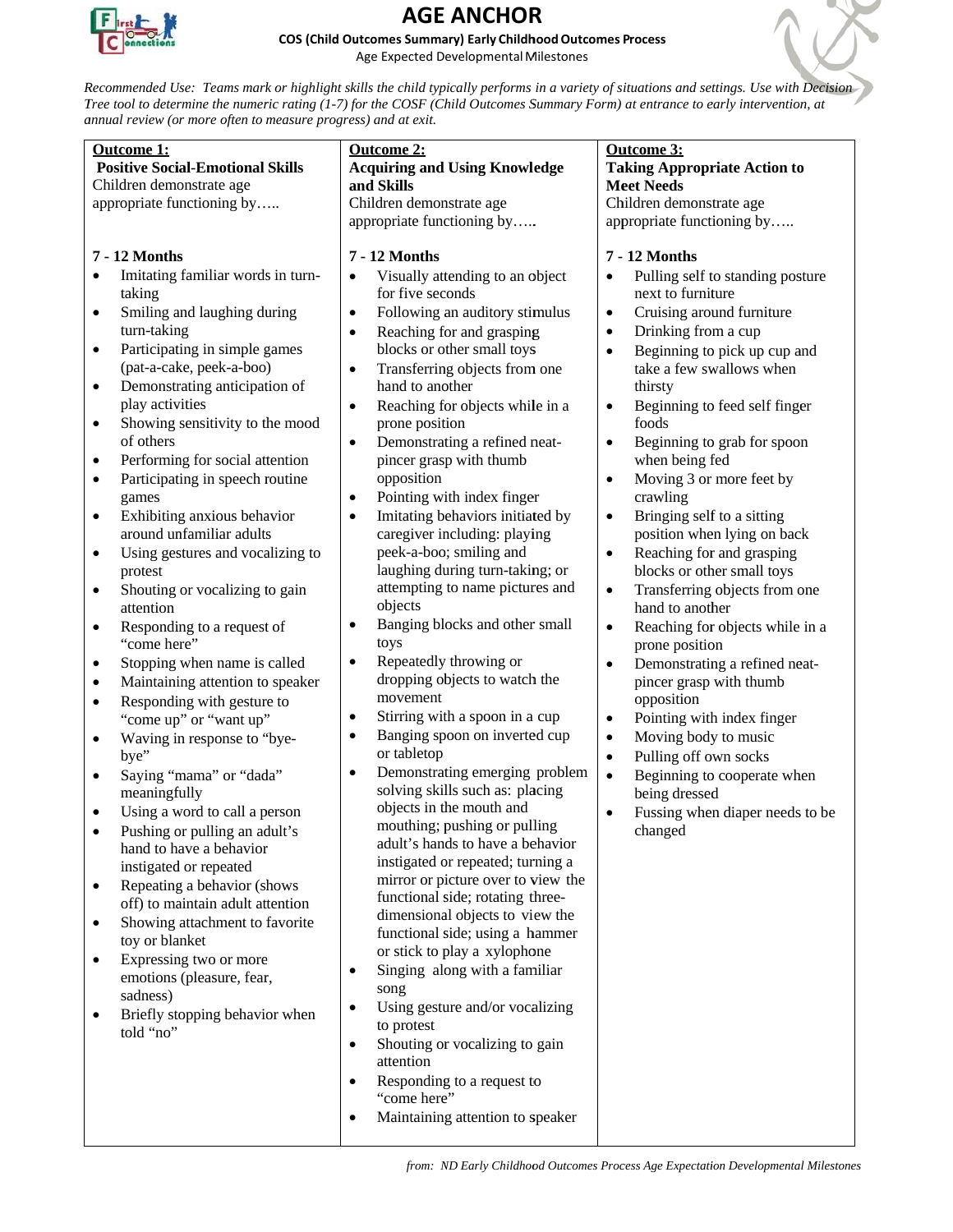

COS (Child Outcomes Summary) Early Childhood Outcomes Process Age Expected Developmental Milestones



|  | Waving in response to<br>"bye-bye"<br>Responding with gesture to<br>٠<br>"come up" or "want up"<br>Saying "mama" or "dada"<br>٠<br>meaningfully<br>Imitating consonant and vowel<br>٠<br>combinations<br>Imitating non-speech sounds<br>٠<br>Vocalizing with intent<br>$\bullet$<br>frequently<br>Using a word to call a person<br>$\bullet$<br>Giving objects upon verbal<br>$\bullet$<br>request<br>Performing a routine activity<br>٠<br>upon verbal request<br>Looking at familiar objects and<br>$\bullet$<br>people when named<br>Understanding simple questions<br>$\bullet$<br>Identifying two body parts on<br>$\bullet$<br>self<br>Demonstrating intense attention<br>٠<br>to adult language |  |
|--|--------------------------------------------------------------------------------------------------------------------------------------------------------------------------------------------------------------------------------------------------------------------------------------------------------------------------------------------------------------------------------------------------------------------------------------------------------------------------------------------------------------------------------------------------------------------------------------------------------------------------------------------------------------------------------------------------------|--|
|--|--------------------------------------------------------------------------------------------------------------------------------------------------------------------------------------------------------------------------------------------------------------------------------------------------------------------------------------------------------------------------------------------------------------------------------------------------------------------------------------------------------------------------------------------------------------------------------------------------------------------------------------------------------------------------------------------------------|--|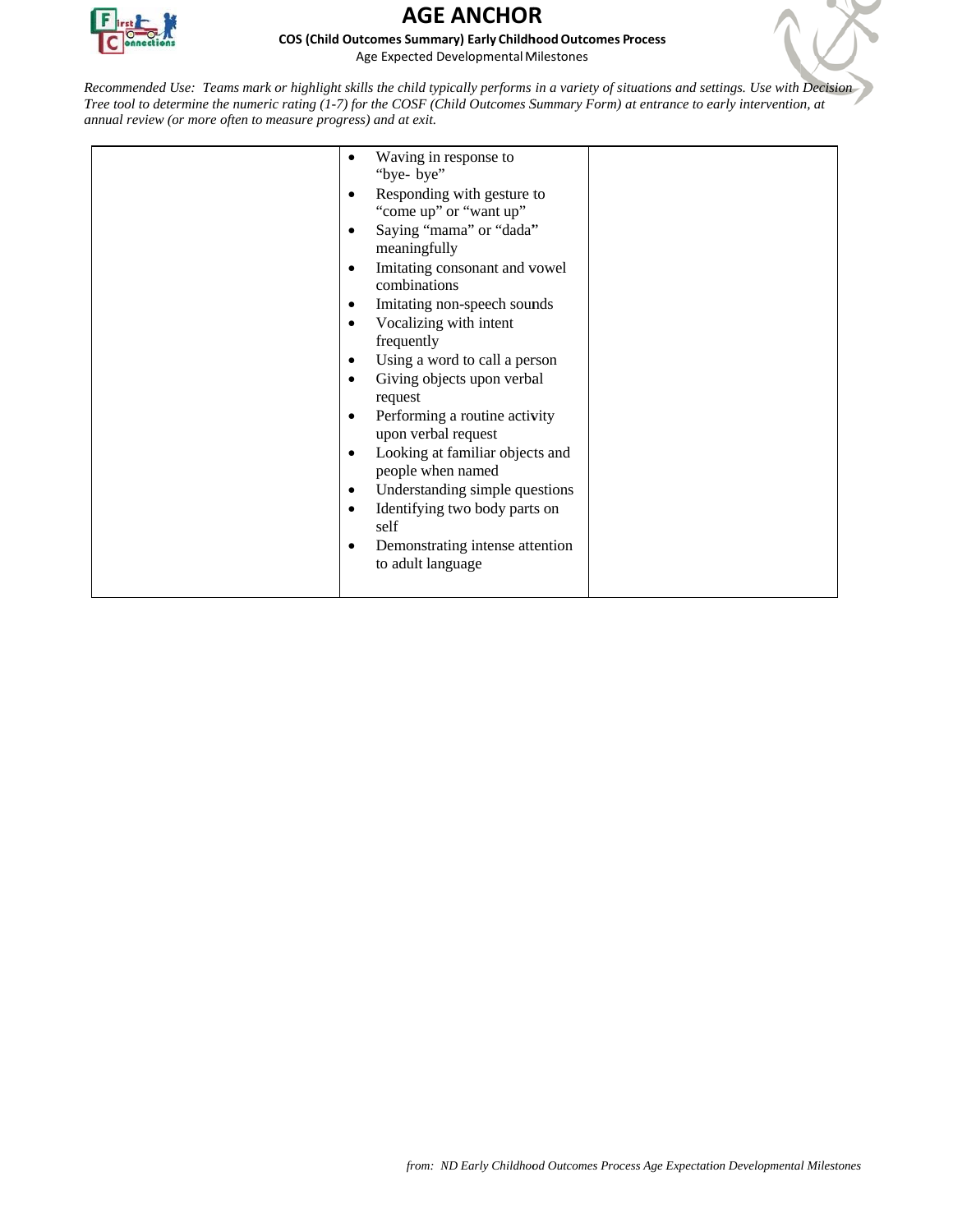

**COS (Child Ou utcomes Summa ary) Early Childh hoodOutcomes Process** Age Expected D evelopmentalM Milestones

*R Recommended U Use: Teams mark k or highlight sk kills the child typ pically performs in a variety of s ituations and se ttings. Use with Decision Tree tool to determine the numeric rating (1-7) for the COSF (Child Outcomes Summary Form) at entrance to early intervention, at* 

*annual review (or more often to measure progress) and at exit.* 

| <b>Outcome 1:</b> |  |
|-------------------|--|
|                   |  |

**Positive Social-Emotional Skills** Children demonstrate age appropriate functioning by.....

### **13 - 24 Month hs**

- Following a 2 or 3 step direction
- Engaging in pretend play
- Demonstrating more complex exploration and play skills with toys and objects
- Discriminating between familiar and unfam miliar people
- Showing awareness of the feelings of others
- Initiating familiar turn-taking routines
- Requesting assistance from an adult
- "Checking-in" with familiar adults wh hile playing
- Resisting change, transitions are difficult
- Enjoying peer play and joint exploration
- Beginning to see benefits of cooperati on
- Demonstrating a functional use of objects s such as trying g to use a toy car or drinking from a toy cup
- Exploring the environment independently
- Using vocalizations and words during pr etend play
- Playing alone for short periods
- Having temper tantrums when frustrated frustrated<br>• Sometimes doing the opposite
- of what is asked of them

#### **O Outcome 2: A Acquiring and Using Knowl edge a and Skills** C Children demon nstrate age

appropriate functioning by.....

### **1 3 - 24 Months s**

- $\bullet$ Beginning to explore the environment independently
- $\bullet$ Turning the pages in a book
- $\bullet$ Looking at, pointing to, and naming pictures in a book
- $\bullet$ naming pictures in a book<br>Imitating scribbling motions and closer to 24 months making a horizontal and vertical stroke with crayon
- $\bullet$ with crayon<br>Initiating familiar turn-taking routines
- $\bullet$ Following one-step commands during play
- $\bullet$ during play<br>Pointing to two action words in pictures
- $\bullet$ Pointing to, showing, and giving an object
- $\bullet$ Handing a toy to an adult for assistance
- $\bullet$ Identifying six body parts
- $\bullet$ Completing two requests with an object
- $\bullet$ Choosing two familiar objects upon request
- $\bullet$ Identifying objects by category
- $\bullet$ Asking "W What's that?"
- $\bullet$ Demonstrating symbolic play, using one object as a signifier for another object
- $\bullet$ Attempting to repair broken toys
- $\bullet$ Choosing one object from a group of five upon verbal request group of five upon verbal<br>request<br>Stacking 5 or 6 blocks<br>Using two word utterances
- $\bullet$ Stacking 5 or 6 blocks
- $\bullet$ sometimes combined with gestures, to communicate
- $\bullet$ Using three-word phrases occasionall ly
- $\bullet$ Using consonants such as "t","d","n", , and "h"
- $\bullet$ Imitating words overheard in conversation
- $\bullet$ Naming 5 to 7 objects upon request
- $\bullet$ Spontaneously naming objects, persons, and actions

Ξ

## **Ou utcome 3:**

**Taking Appropriate Action to Meet Needs** Ch hildren demons trate age

appropriate functioning by.....

### **13 - 24 Months**

- $\bullet$ Beginning to explore the environment independently environment independently<br>Gesturing to indicate toileting
- $\bullet$ needs
- $\bullet$ Using two word utterances, combined with gestures, to communicate
- $\bullet$ communicate<br>Walking independently with good quality
- $\bullet$ good quality<br>Demonstrating more advanced movement and motor skills such as running and climbing
- $\bullet$ Following a 2 or 3 step direction
- $\bullet$ Picking up small items (food or toys) with th he ends of the thumb and index finger in an overhand approach (neat pincer grasp)
- $\bullet$ Initiating familiar turn-taking routines
- $\bullet$ Requesting a assistance from m an adult
- $\bullet$ Saying "Me-do" when offered assistance by y an adult
- $\bullet$ Trying to wash own hands and face
- $\bullet$ Demonstrating the functional use of objects

 *from: N ND Early Childhoo od Outcomes Proc cess Age Expectati ion Developmenta l Milestones*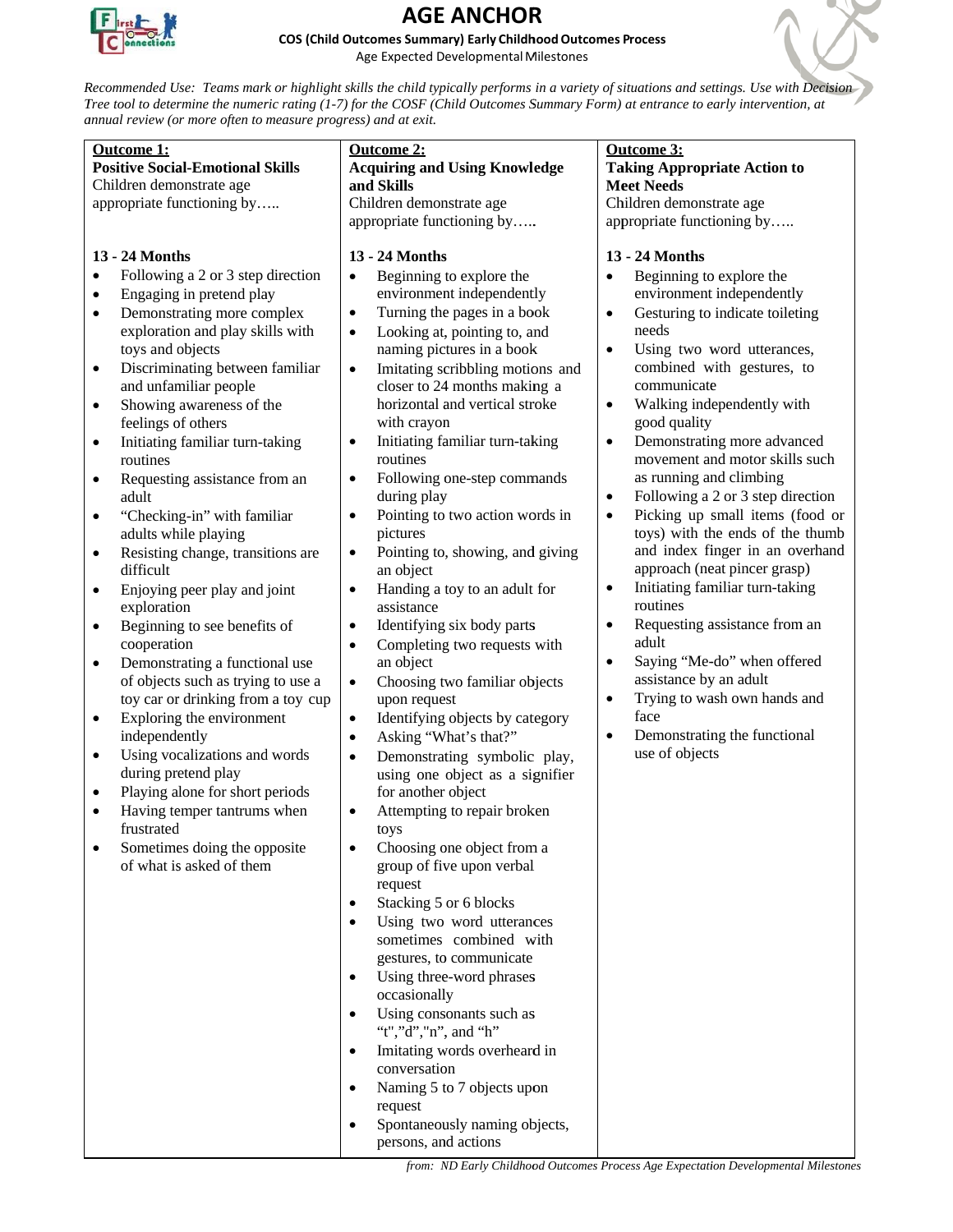

COS (Child Outcomes Summary) Early Childhood Outcomes Process Age Expected Developmental Milestones



| ٠<br>٠<br>occasionally<br>٠<br>٠<br>patterns | Using new words regularly<br>(having a vocabulary of $100+$<br>words by 24 months)<br>Following a 2 or 3 step direction<br>Following novel commands<br>Relating personal experience<br>Referring to self by name<br>Using early pronouns<br>Engaging in adult-like dialogue<br>Using sentence-like intonation |
|----------------------------------------------|---------------------------------------------------------------------------------------------------------------------------------------------------------------------------------------------------------------------------------------------------------------------------------------------------------------|
|----------------------------------------------|---------------------------------------------------------------------------------------------------------------------------------------------------------------------------------------------------------------------------------------------------------------------------------------------------------------|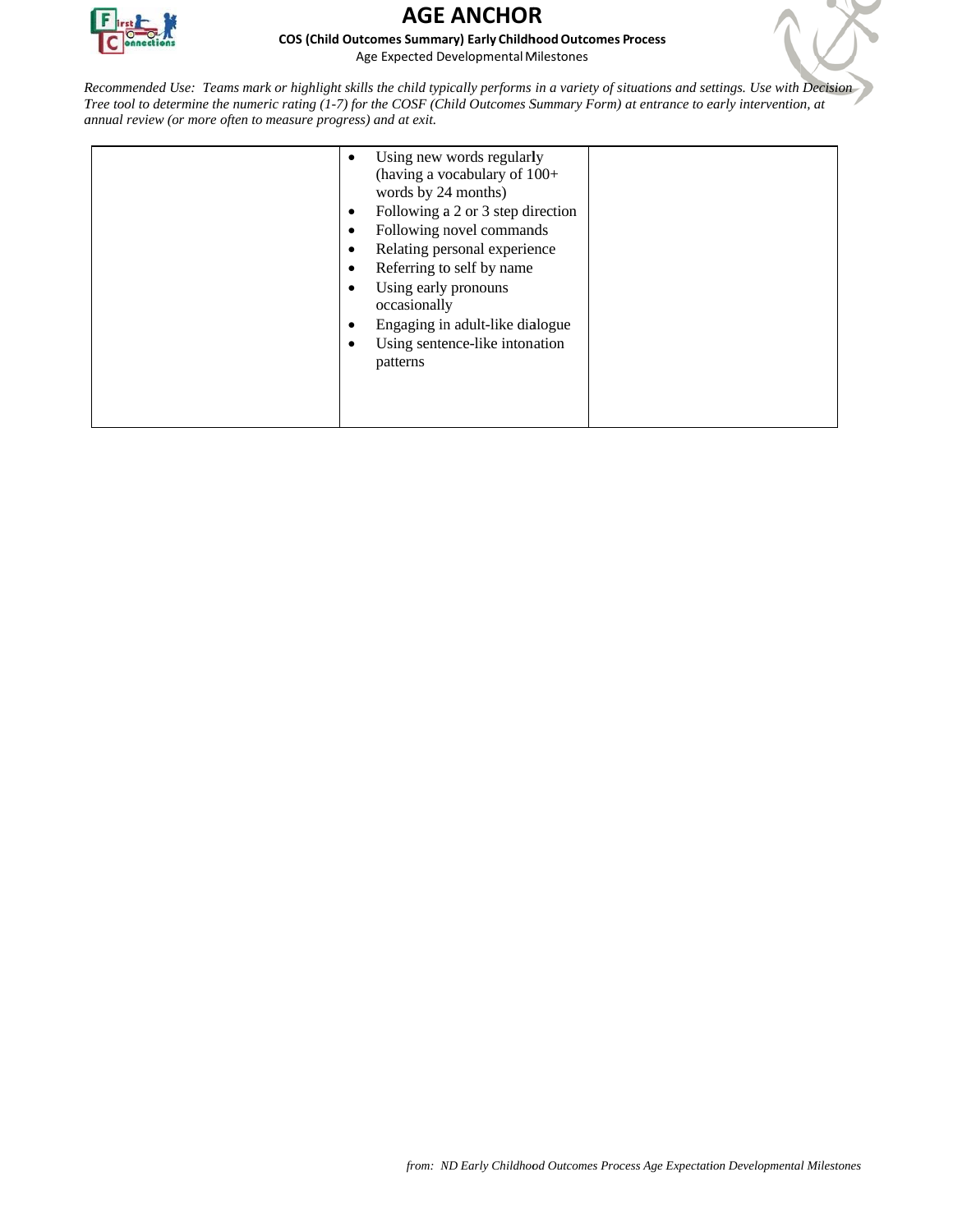

 $\bullet$ 

distress

Attempting to comfort others in

words

# **AGE ANCHOR**

COS (Child Outcomes Summary) Early Childhood Outcomes Process Age Expected Developmental Milestones



Recommended Use: Teams mark or highlight skills the child typically performs in a variety of situations and settings. Use with Decision Tree tool to determine the numeric rating (1-7) for the COSF (Child Outcomes Summary Form) at entrance to early intervention, at annual review (or more often to measure progress) and at exit.

| <b>Outcome 1:</b>                                                             | <b>Outcome 2:</b>                                                        | <b>Outcome 3:</b>                                         |
|-------------------------------------------------------------------------------|--------------------------------------------------------------------------|-----------------------------------------------------------|
| <b>Positive Social-Emotional Skills</b>                                       | <b>Acquiring and Using Knowledge</b>                                     | <b>Taking Appropriate Action to</b>                       |
| Children demonstrate age                                                      | and Skills                                                               | <b>Meet Needs</b>                                         |
| appropriate functioning by                                                    | Children demonstrate age                                                 | Children demonstrate age                                  |
|                                                                               | appropriate functioning by                                               | appropriate functioning by                                |
| 25 - 30 Months                                                                | 25 - 30 Months                                                           | 25 - 30 Months                                            |
| Having difficulty sharing with<br>٠                                           | Liking to take things apart and put<br>$\bullet$                         | Holding spoon, scooping food<br>$\bullet$                 |
| peers                                                                         | them together again (puzzles,                                            | and bringing to mouth with                                |
| Being apt to snatch, push, kick,<br>$\bullet$                                 | toys)                                                                    | spilling                                                  |
| rather than give and take in                                                  | Following caregiver around<br>$\bullet$                                  | Playing on outdoor play<br>$\bullet$                      |
| polite fashion                                                                | the house and copying                                                    | structures (climbing, sliding)                            |
| Throwing tantrums when<br>$\bullet$                                           | domestic activities in                                                   | Removing unfastened<br>$\bullet$                          |
| frustrated                                                                    | simultaneous play                                                        | garments                                                  |
| Showing facial expression and<br>$\bullet$                                    | Identifying boy or girl in<br>٠                                          | Taking off own shoes, socks, and<br>$\bullet$             |
| behavior indicating pity, shame                                               | picture book                                                             | some pants                                                |
| and modesty                                                                   | Adding sounds to action<br>$\bullet$                                     | Putting on socks, coat, and<br>$\bullet$                  |
| Being restless, rebellious and<br>$\bullet$                                   | ("Vroom" for trucks, talks to                                            | shirt                                                     |
| very active at times                                                          | teddy bears)                                                             | Knowing which faucet is hot and<br>$\bullet$              |
| Becoming resistant and<br>$\bullet$                                           | Making doll/toy act on self as                                           | cold                                                      |
| dawdling at times                                                             | though capable of performing                                             | Trying to wash self<br>$\bullet$                          |
| Obeying adult requests<br>$\bullet$                                           | actions independent of child                                             | Unscrewing lid on small (1") jar<br>$\bullet$             |
| approximately half of the time                                                | (placing brush in doll's hand, then<br>moving the doll's arms as if doll | or bottle                                                 |
| Wanting to do favorite activities<br>$\bullet$                                | is combing hair)                                                         | Opening door by turning<br>$\bullet$                      |
| over and over again                                                           | Communicating about the<br>$\bullet$                                     | handle                                                    |
| Continuing to try a difficult task<br>$\bullet$<br>for a brief period of time | actions of others                                                        | Turning knob to open doors or<br>$\bullet$                |
| (building with blocks for 3 to 5                                              | Answering<br>simple<br>"who,"<br>$\bullet$                               | turn on objects (radio, TV,                               |
| minutes)                                                                      | "what," "where," questions about                                         | stereo)<br>$\bullet$                                      |
| Insisting on some choices<br>$\bullet$                                        | familiar people or things                                                | Sitting on riding toys and<br>pushing with feet; may ride |
| Seeking and accepting<br>$\bullet$                                            | Asking increasing numbers<br>$\bullet$                                   | tricycle                                                  |
| assistance when encountering                                                  | of questions ("where?"                                                   | Swinging leg to kick a<br>٠                               |
| difficulties                                                                  | "who?")                                                                  | stationary ball                                           |
| Inventing new uses for everyday<br>$\bullet$                                  | Understanding negatives (no,<br>$\bullet$                                | Expressing likes and dislikes;<br>$\bullet$               |
| materials with assistance (banging                                            | not, can't, don't)                                                       | may be a fussy eater                                      |
| on pots and pans, using a box for                                             | Formulating negative<br>٠                                                | Helping clean up; putting<br>$\bullet$                    |
| a house)                                                                      | judgments ("spoon, not fork")                                            | things away                                               |
| Approaching tasks<br>$\bullet$                                                | Naming at least one color correctly                                      | $\bullet$<br>Imitating circular, vertical and             |
| experimentally, adapting as the                                               | Adding information to the<br>٠                                           | horizontal strokes                                        |
| activity evolves                                                              | prior utterance of a                                                     | Stacking 6 to 7 blocks when<br>$\bullet$                  |
| Displaying understanding of how<br>$\bullet$                                  | communicative partner                                                    | building                                                  |
| objects work together (gets the                                               | Understanding simple<br>٠                                                | Walking up steps, alternating feet<br>$\bullet$           |
| dustpan when adult is sweeping                                                | possessive forms (daddy's shirt)                                         | while holding rail or hand for                            |
| the floor)                                                                    | Understanding complex<br>$\bullet$                                       | support                                                   |
| Substituting similar objects<br>٠                                             | sentences ("When we get to the                                           | Snipping paper with scissor<br>$\bullet$                  |
| (uses boxes for blocks)                                                       | store, I'll buy you an ice cream<br>cone.")                              | Using one hand consistently in<br>$\bullet$               |
| Realizing that behaviors can<br>$\bullet$                                     | Pointing to smaller parts of the<br>$\bullet$                            | most activities                                           |
| precede events (If mom takes<br>things out of the refrigerator and            | body when asked (chin,                                                   | Catching ball (by trapping<br>$\bullet$                   |
| turns on the stove, she is going to                                           | elbow)                                                                   | against body) when playing                                |
| cook lunch)                                                                   | Recognizing and identifying<br>$\bullet$                                 | with adult or peer                                        |
| Separating from parent in<br>$\bullet$                                        | general family names,                                                    |                                                           |
| familiar surroundings without                                                 | categories (grandma, uncle)                                              |                                                           |
| crying                                                                        | Understands 500 words, says 200                                          |                                                           |

from: ND Early Childhood Outcomes Process Age Expectation Developmental Milestones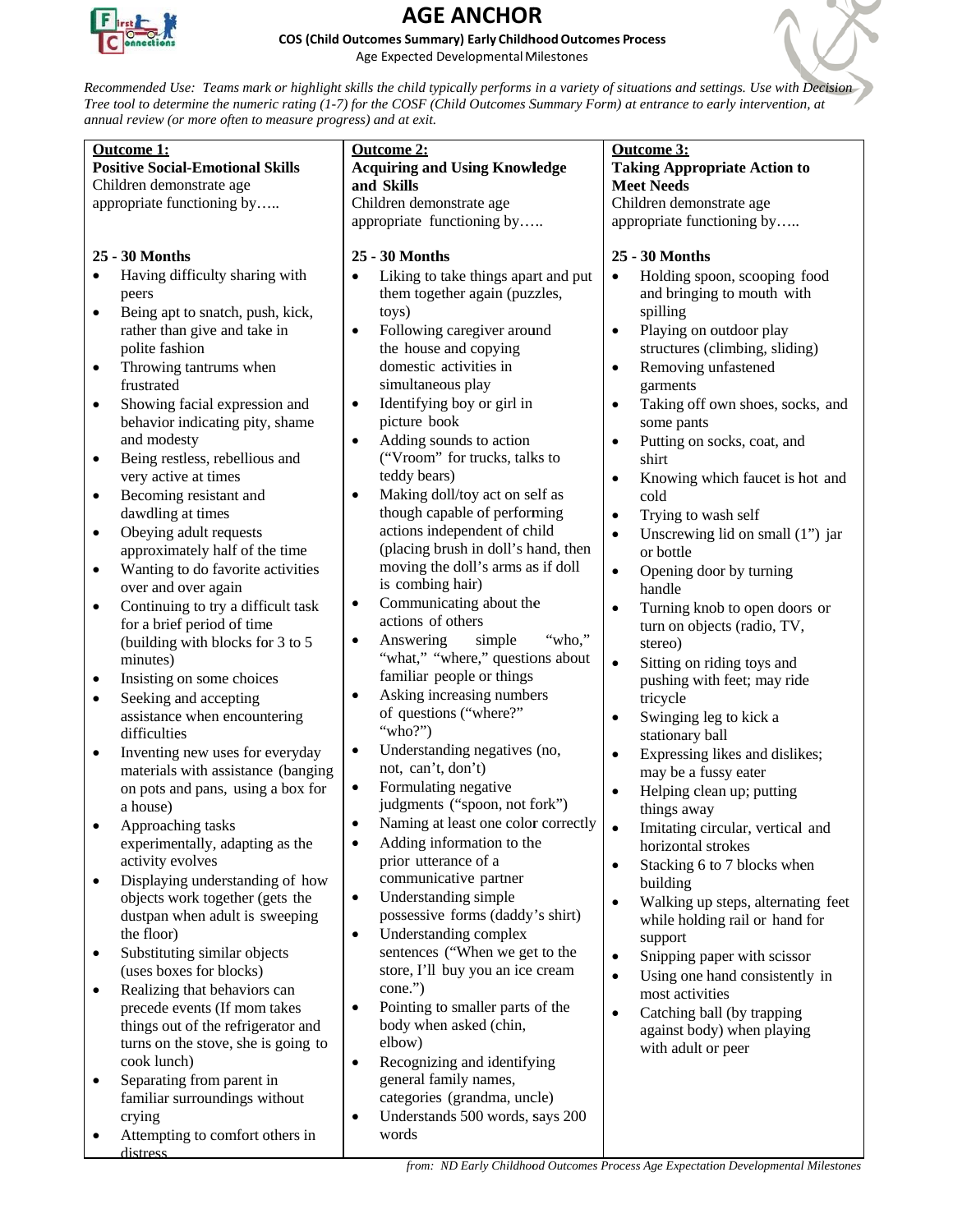

**COS (Child Ou utcomes Summa ary) Early Childh hoodOutcomes Process** Age Expected D evelopmentalM Milestones



| Understanding word association through<br>functional association ("What do you drink<br>with?" "What do you sleep on?" "What do<br>you brush your teeth with?")<br>Recognizing the names and pictures of most<br>$\bullet$<br>common objects<br>Understanding common verbs and adjectives<br>$\bullet$<br>Understanding size differences (little doll,<br>$\bullet$<br>large dog)<br>Following directions involving common<br>$\bullet$<br>prepositions (in, on, behind, out)<br>Enjoying finger plays (songs and games that<br>$\bullet$<br>use hands)<br>Reciting portions of rhymes/finger plays<br>$\bullet$<br>Responding to action words by<br>$\bullet$<br>performing the action<br>Responding by looking when directed<br>$\bullet$<br>toward a certain object<br>Attempting to locate objects when they are<br>$\bullet$<br>discussed by others<br>Speaking in 2 or 3 word sentences; jargon and<br>$\bullet$<br>echolalia are almost gone<br>Often using personal pronouns (I, you, he, it,<br>$\bullet$<br>me) correctly<br>Using regular plurals (cats, dogs, balls)<br>$\bullet$<br>Using morphemes (in, on)<br>$\bullet$<br>Correctly producing phonemes (-s, d, -d, -k, f,<br>$\bullet$<br>$-f, -ng, y)$<br>Saying "No!" to adult request<br>$\bullet$<br>Using concept "mine" to denote<br>$\bullet$<br>possessiveness<br>Repeating adult phrases<br>$\bullet$<br>Recounting an event, with assistance<br>٠<br>Beginning to recall parts of a previously<br>heard story<br>Requesting to hear familiar stories<br>٠<br>Changing intonation and tone to<br>$\bullet$<br>communicate meaning<br>Using non-verbal gestures and body<br>$\bullet$<br>language to express needs and feelings |  |
|---------------------------------------------------------------------------------------------------------------------------------------------------------------------------------------------------------------------------------------------------------------------------------------------------------------------------------------------------------------------------------------------------------------------------------------------------------------------------------------------------------------------------------------------------------------------------------------------------------------------------------------------------------------------------------------------------------------------------------------------------------------------------------------------------------------------------------------------------------------------------------------------------------------------------------------------------------------------------------------------------------------------------------------------------------------------------------------------------------------------------------------------------------------------------------------------------------------------------------------------------------------------------------------------------------------------------------------------------------------------------------------------------------------------------------------------------------------------------------------------------------------------------------------------------------------------------------------------------------------------------------------------------------------------------------------------------------|--|
|                                                                                                                                                                                                                                                                                                                                                                                                                                                                                                                                                                                                                                                                                                                                                                                                                                                                                                                                                                                                                                                                                                                                                                                                                                                                                                                                                                                                                                                                                                                                                                                                                                                                                                         |  |
|                                                                                                                                                                                                                                                                                                                                                                                                                                                                                                                                                                                                                                                                                                                                                                                                                                                                                                                                                                                                                                                                                                                                                                                                                                                                                                                                                                                                                                                                                                                                                                                                                                                                                                         |  |
|                                                                                                                                                                                                                                                                                                                                                                                                                                                                                                                                                                                                                                                                                                                                                                                                                                                                                                                                                                                                                                                                                                                                                                                                                                                                                                                                                                                                                                                                                                                                                                                                                                                                                                         |  |
|                                                                                                                                                                                                                                                                                                                                                                                                                                                                                                                                                                                                                                                                                                                                                                                                                                                                                                                                                                                                                                                                                                                                                                                                                                                                                                                                                                                                                                                                                                                                                                                                                                                                                                         |  |
|                                                                                                                                                                                                                                                                                                                                                                                                                                                                                                                                                                                                                                                                                                                                                                                                                                                                                                                                                                                                                                                                                                                                                                                                                                                                                                                                                                                                                                                                                                                                                                                                                                                                                                         |  |
|                                                                                                                                                                                                                                                                                                                                                                                                                                                                                                                                                                                                                                                                                                                                                                                                                                                                                                                                                                                                                                                                                                                                                                                                                                                                                                                                                                                                                                                                                                                                                                                                                                                                                                         |  |
|                                                                                                                                                                                                                                                                                                                                                                                                                                                                                                                                                                                                                                                                                                                                                                                                                                                                                                                                                                                                                                                                                                                                                                                                                                                                                                                                                                                                                                                                                                                                                                                                                                                                                                         |  |
|                                                                                                                                                                                                                                                                                                                                                                                                                                                                                                                                                                                                                                                                                                                                                                                                                                                                                                                                                                                                                                                                                                                                                                                                                                                                                                                                                                                                                                                                                                                                                                                                                                                                                                         |  |
|                                                                                                                                                                                                                                                                                                                                                                                                                                                                                                                                                                                                                                                                                                                                                                                                                                                                                                                                                                                                                                                                                                                                                                                                                                                                                                                                                                                                                                                                                                                                                                                                                                                                                                         |  |
|                                                                                                                                                                                                                                                                                                                                                                                                                                                                                                                                                                                                                                                                                                                                                                                                                                                                                                                                                                                                                                                                                                                                                                                                                                                                                                                                                                                                                                                                                                                                                                                                                                                                                                         |  |
|                                                                                                                                                                                                                                                                                                                                                                                                                                                                                                                                                                                                                                                                                                                                                                                                                                                                                                                                                                                                                                                                                                                                                                                                                                                                                                                                                                                                                                                                                                                                                                                                                                                                                                         |  |
|                                                                                                                                                                                                                                                                                                                                                                                                                                                                                                                                                                                                                                                                                                                                                                                                                                                                                                                                                                                                                                                                                                                                                                                                                                                                                                                                                                                                                                                                                                                                                                                                                                                                                                         |  |
|                                                                                                                                                                                                                                                                                                                                                                                                                                                                                                                                                                                                                                                                                                                                                                                                                                                                                                                                                                                                                                                                                                                                                                                                                                                                                                                                                                                                                                                                                                                                                                                                                                                                                                         |  |
|                                                                                                                                                                                                                                                                                                                                                                                                                                                                                                                                                                                                                                                                                                                                                                                                                                                                                                                                                                                                                                                                                                                                                                                                                                                                                                                                                                                                                                                                                                                                                                                                                                                                                                         |  |
|                                                                                                                                                                                                                                                                                                                                                                                                                                                                                                                                                                                                                                                                                                                                                                                                                                                                                                                                                                                                                                                                                                                                                                                                                                                                                                                                                                                                                                                                                                                                                                                                                                                                                                         |  |
|                                                                                                                                                                                                                                                                                                                                                                                                                                                                                                                                                                                                                                                                                                                                                                                                                                                                                                                                                                                                                                                                                                                                                                                                                                                                                                                                                                                                                                                                                                                                                                                                                                                                                                         |  |
|                                                                                                                                                                                                                                                                                                                                                                                                                                                                                                                                                                                                                                                                                                                                                                                                                                                                                                                                                                                                                                                                                                                                                                                                                                                                                                                                                                                                                                                                                                                                                                                                                                                                                                         |  |
|                                                                                                                                                                                                                                                                                                                                                                                                                                                                                                                                                                                                                                                                                                                                                                                                                                                                                                                                                                                                                                                                                                                                                                                                                                                                                                                                                                                                                                                                                                                                                                                                                                                                                                         |  |
|                                                                                                                                                                                                                                                                                                                                                                                                                                                                                                                                                                                                                                                                                                                                                                                                                                                                                                                                                                                                                                                                                                                                                                                                                                                                                                                                                                                                                                                                                                                                                                                                                                                                                                         |  |
|                                                                                                                                                                                                                                                                                                                                                                                                                                                                                                                                                                                                                                                                                                                                                                                                                                                                                                                                                                                                                                                                                                                                                                                                                                                                                                                                                                                                                                                                                                                                                                                                                                                                                                         |  |
|                                                                                                                                                                                                                                                                                                                                                                                                                                                                                                                                                                                                                                                                                                                                                                                                                                                                                                                                                                                                                                                                                                                                                                                                                                                                                                                                                                                                                                                                                                                                                                                                                                                                                                         |  |
|                                                                                                                                                                                                                                                                                                                                                                                                                                                                                                                                                                                                                                                                                                                                                                                                                                                                                                                                                                                                                                                                                                                                                                                                                                                                                                                                                                                                                                                                                                                                                                                                                                                                                                         |  |
|                                                                                                                                                                                                                                                                                                                                                                                                                                                                                                                                                                                                                                                                                                                                                                                                                                                                                                                                                                                                                                                                                                                                                                                                                                                                                                                                                                                                                                                                                                                                                                                                                                                                                                         |  |
|                                                                                                                                                                                                                                                                                                                                                                                                                                                                                                                                                                                                                                                                                                                                                                                                                                                                                                                                                                                                                                                                                                                                                                                                                                                                                                                                                                                                                                                                                                                                                                                                                                                                                                         |  |
|                                                                                                                                                                                                                                                                                                                                                                                                                                                                                                                                                                                                                                                                                                                                                                                                                                                                                                                                                                                                                                                                                                                                                                                                                                                                                                                                                                                                                                                                                                                                                                                                                                                                                                         |  |
|                                                                                                                                                                                                                                                                                                                                                                                                                                                                                                                                                                                                                                                                                                                                                                                                                                                                                                                                                                                                                                                                                                                                                                                                                                                                                                                                                                                                                                                                                                                                                                                                                                                                                                         |  |
|                                                                                                                                                                                                                                                                                                                                                                                                                                                                                                                                                                                                                                                                                                                                                                                                                                                                                                                                                                                                                                                                                                                                                                                                                                                                                                                                                                                                                                                                                                                                                                                                                                                                                                         |  |
|                                                                                                                                                                                                                                                                                                                                                                                                                                                                                                                                                                                                                                                                                                                                                                                                                                                                                                                                                                                                                                                                                                                                                                                                                                                                                                                                                                                                                                                                                                                                                                                                                                                                                                         |  |
|                                                                                                                                                                                                                                                                                                                                                                                                                                                                                                                                                                                                                                                                                                                                                                                                                                                                                                                                                                                                                                                                                                                                                                                                                                                                                                                                                                                                                                                                                                                                                                                                                                                                                                         |  |
|                                                                                                                                                                                                                                                                                                                                                                                                                                                                                                                                                                                                                                                                                                                                                                                                                                                                                                                                                                                                                                                                                                                                                                                                                                                                                                                                                                                                                                                                                                                                                                                                                                                                                                         |  |
|                                                                                                                                                                                                                                                                                                                                                                                                                                                                                                                                                                                                                                                                                                                                                                                                                                                                                                                                                                                                                                                                                                                                                                                                                                                                                                                                                                                                                                                                                                                                                                                                                                                                                                         |  |
|                                                                                                                                                                                                                                                                                                                                                                                                                                                                                                                                                                                                                                                                                                                                                                                                                                                                                                                                                                                                                                                                                                                                                                                                                                                                                                                                                                                                                                                                                                                                                                                                                                                                                                         |  |
|                                                                                                                                                                                                                                                                                                                                                                                                                                                                                                                                                                                                                                                                                                                                                                                                                                                                                                                                                                                                                                                                                                                                                                                                                                                                                                                                                                                                                                                                                                                                                                                                                                                                                                         |  |
|                                                                                                                                                                                                                                                                                                                                                                                                                                                                                                                                                                                                                                                                                                                                                                                                                                                                                                                                                                                                                                                                                                                                                                                                                                                                                                                                                                                                                                                                                                                                                                                                                                                                                                         |  |
|                                                                                                                                                                                                                                                                                                                                                                                                                                                                                                                                                                                                                                                                                                                                                                                                                                                                                                                                                                                                                                                                                                                                                                                                                                                                                                                                                                                                                                                                                                                                                                                                                                                                                                         |  |
|                                                                                                                                                                                                                                                                                                                                                                                                                                                                                                                                                                                                                                                                                                                                                                                                                                                                                                                                                                                                                                                                                                                                                                                                                                                                                                                                                                                                                                                                                                                                                                                                                                                                                                         |  |
|                                                                                                                                                                                                                                                                                                                                                                                                                                                                                                                                                                                                                                                                                                                                                                                                                                                                                                                                                                                                                                                                                                                                                                                                                                                                                                                                                                                                                                                                                                                                                                                                                                                                                                         |  |
|                                                                                                                                                                                                                                                                                                                                                                                                                                                                                                                                                                                                                                                                                                                                                                                                                                                                                                                                                                                                                                                                                                                                                                                                                                                                                                                                                                                                                                                                                                                                                                                                                                                                                                         |  |
|                                                                                                                                                                                                                                                                                                                                                                                                                                                                                                                                                                                                                                                                                                                                                                                                                                                                                                                                                                                                                                                                                                                                                                                                                                                                                                                                                                                                                                                                                                                                                                                                                                                                                                         |  |
|                                                                                                                                                                                                                                                                                                                                                                                                                                                                                                                                                                                                                                                                                                                                                                                                                                                                                                                                                                                                                                                                                                                                                                                                                                                                                                                                                                                                                                                                                                                                                                                                                                                                                                         |  |
| (hugs, hands on hips, etc)                                                                                                                                                                                                                                                                                                                                                                                                                                                                                                                                                                                                                                                                                                                                                                                                                                                                                                                                                                                                                                                                                                                                                                                                                                                                                                                                                                                                                                                                                                                                                                                                                                                                              |  |
| Addressing listener appropriately to get<br>$\bullet$                                                                                                                                                                                                                                                                                                                                                                                                                                                                                                                                                                                                                                                                                                                                                                                                                                                                                                                                                                                                                                                                                                                                                                                                                                                                                                                                                                                                                                                                                                                                                                                                                                                   |  |
| attention (uses child's or adult's name to get                                                                                                                                                                                                                                                                                                                                                                                                                                                                                                                                                                                                                                                                                                                                                                                                                                                                                                                                                                                                                                                                                                                                                                                                                                                                                                                                                                                                                                                                                                                                                                                                                                                          |  |
| attention)                                                                                                                                                                                                                                                                                                                                                                                                                                                                                                                                                                                                                                                                                                                                                                                                                                                                                                                                                                                                                                                                                                                                                                                                                                                                                                                                                                                                                                                                                                                                                                                                                                                                                              |  |
| Using sound effects for animals, vehicles,<br>$\bullet$                                                                                                                                                                                                                                                                                                                                                                                                                                                                                                                                                                                                                                                                                                                                                                                                                                                                                                                                                                                                                                                                                                                                                                                                                                                                                                                                                                                                                                                                                                                                                                                                                                                 |  |
| etc in play                                                                                                                                                                                                                                                                                                                                                                                                                                                                                                                                                                                                                                                                                                                                                                                                                                                                                                                                                                                                                                                                                                                                                                                                                                                                                                                                                                                                                                                                                                                                                                                                                                                                                             |  |
| Understanding "one", "all" ("Give me one<br>$\bullet$                                                                                                                                                                                                                                                                                                                                                                                                                                                                                                                                                                                                                                                                                                                                                                                                                                                                                                                                                                                                                                                                                                                                                                                                                                                                                                                                                                                                                                                                                                                                                                                                                                                   |  |
| block.")                                                                                                                                                                                                                                                                                                                                                                                                                                                                                                                                                                                                                                                                                                                                                                                                                                                                                                                                                                                                                                                                                                                                                                                                                                                                                                                                                                                                                                                                                                                                                                                                                                                                                                |  |
| Matching an object to a picture<br>$\bullet$                                                                                                                                                                                                                                                                                                                                                                                                                                                                                                                                                                                                                                                                                                                                                                                                                                                                                                                                                                                                                                                                                                                                                                                                                                                                                                                                                                                                                                                                                                                                                                                                                                                            |  |
| Matching simple shapes such as circle,<br>٠                                                                                                                                                                                                                                                                                                                                                                                                                                                                                                                                                                                                                                                                                                                                                                                                                                                                                                                                                                                                                                                                                                                                                                                                                                                                                                                                                                                                                                                                                                                                                                                                                                                             |  |
| square and triangle                                                                                                                                                                                                                                                                                                                                                                                                                                                                                                                                                                                                                                                                                                                                                                                                                                                                                                                                                                                                                                                                                                                                                                                                                                                                                                                                                                                                                                                                                                                                                                                                                                                                                     |  |
|                                                                                                                                                                                                                                                                                                                                                                                                                                                                                                                                                                                                                                                                                                                                                                                                                                                                                                                                                                                                                                                                                                                                                                                                                                                                                                                                                                                                                                                                                                                                                                                                                                                                                                         |  |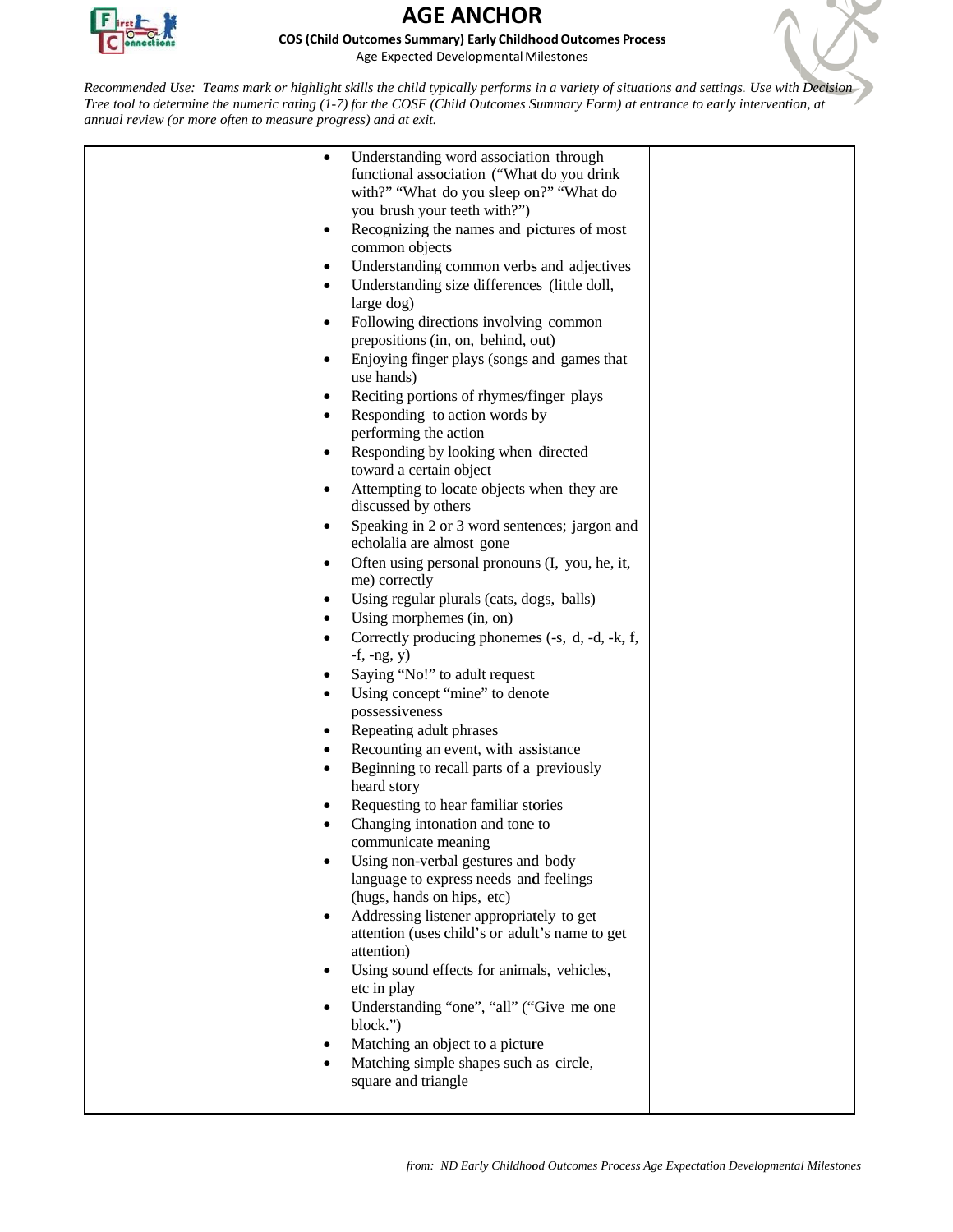

COS (Child Outcomes Summary) Early Childhood Outcomes Process Age Expected Developmental Milestones



### **Outcome 1:**

**Positive Social-Emotional Skills** Children demonstrate age appropriate functioning by.....

#### 31 - 36 Months

- Observing other children at  $\bullet$ play; may join in for a few minutes
- $\bullet$ Playing well with two or three children in group; associative play predominates
- $\bullet$ Showing interest in other children
- Having difficulty sharing  $\bullet$
- Displaying affection for  $\bullet$ caregivers
- $\bullet$ Separating easily from parent or caregiver in familiar environment
- Showing facial expressions and  $\bullet$ behaviors indicating pity, shame, modesty
- $\bullet$ Sometimes being restless, rebellious, very active
- $\bullet$ Becoming resistant, dawdles
- Throwing tantrums when  $\bullet$ thwarted or unable to express urgent needs
- $\bullet$ Objecting to major changes in routines
- $\bullet$ Imitating adults and playmates
- Using toys in appropriate ways
- Verbalizing play plan for assigned role ("I am mother" "You be baby" "I cook" "You watch TV")
- $\bullet$ Verbalizing play plan and using pretend props which are identified for benefit of adult ("This is our house  $(box)$ ")
- Following simple rules  $\bullet$
- Taking turns in games
- $\bullet$ Understanding concepts of "mine" and "his/hers"
- Playing interactive games  $\bullet$
- Listening and participating in  $\bullet$ group activities with adult supervision
- $\bullet$ Enjoying opportunities for pretend play and creating things
- Pretending and using  $\bullet$ imagination during play

### **Outcome 2:**

**Acquiring and Using Knowledge** and Skills Children demonstrate age

appropriate functioning by.....

#### 31 - 36 Months

- Understanding concepts of  $\bullet$ "mine" and "his/hers"
- $\bullet$ Telling gender when asked
- Sometimes labeling and talking about own drawings when asked
- $\bullet$ Giving first and last name when asked
- Understanding common verbs  $\bullet$ (run, jump, walk)
- $\bullet$ Using several verb forms correctly in relating action in pictures
- $\bullet$ Understanding and using common prepositions (under, in front of, behind)
- $\bullet$ Understanding common adjectives of color, size, and shape
- $\bullet$ Carrying out three simple commands given at one time
- Showing interest in explanations  $\bullet$ that involve "why" and "how"
- $\bullet$ Relating experiences from recent past
- $\bullet$ Using 4 to 6 word phrases or sentences
- Making negative statements  $\bullet$ ("Can't open it," "Don't touch")
- $\bullet$ Beginning to use contractions  $(can't, we'll, won't)$
- $\bullet$ Using noun phrase with an article ("The dog barks," "The water hot")
- Beginning to use auxiliary verbs  $\bullet$ ("I hafta sleep" "Me gonna get  $it'$
- $\bullet$ Using the present progressive adding "ing" to verbs
- $\bullet$ Using some plural forms correctly in speech
- Using the past tense  $\bullet$
- Correctly producing phonemes  $(-t, -r, -b, w, -ir)$
- Using simple possessives ("Doggies' tail," "Daddy's shirt")

### Outcome 3:

#### **Taking Appropriate Action to Meet Needs**

Children demonstrate age appropriate functioning by.....

### 31 - 36 Months

- Using a fork to spear bite sized  $\bullet$ chunks of food
- $\bullet$ Hopping in place on one foot three times without losing balance
- $\bullet$ Standing on one foot for three seconds
- Jumping over a string or other  $\bullet$ object that is two inches high
- Showing daytime control of  $\bullet$ toileting needs with occasional accidents
- Verbalizing toilet needs fairly  $\bullet$ consistently
- Following basic health practices  $\bullet$ when reminded (washing and drying hands, brushing teeth)
- $\bullet$ Screwing lid on jar
- Unbuttoning buttons  $\bullet$
- Separating easily from mother  $\bullet$ in familiar environment
- Following simple rules  $\bullet$
- $\bullet$ Getting a drink from a fountain
- Cutting paper from one side to  $\bullet$ opposite side
- Discriminating shapes by tactile  $\bullet$ discrimination
- $\bullet$ Walking upstairs alternating feet
- $\bullet$ Walking downstairs four steps without support, placing both feet on each step
- $\bullet$ Enjoying projects that involve paint, scissors and glue